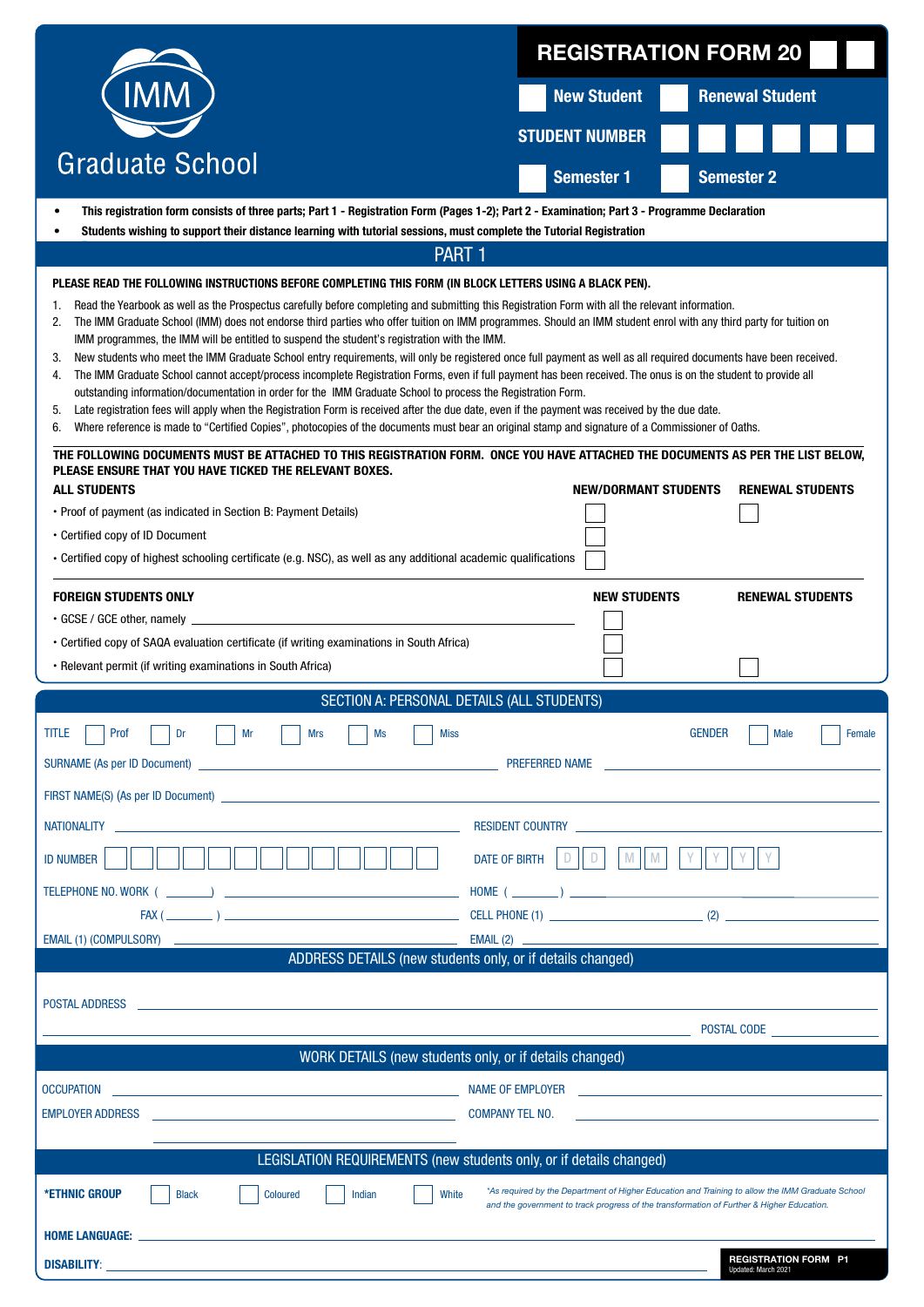| <b>STUDENT NUMBER</b><br><b>REGISTRATION FORM 20</b><br>(New students to leave blank)                                                                                                                                                                                                                                                                                                                                                                                                                                                                                                                                                                                                                                                                                                                                                                                                                          |
|----------------------------------------------------------------------------------------------------------------------------------------------------------------------------------------------------------------------------------------------------------------------------------------------------------------------------------------------------------------------------------------------------------------------------------------------------------------------------------------------------------------------------------------------------------------------------------------------------------------------------------------------------------------------------------------------------------------------------------------------------------------------------------------------------------------------------------------------------------------------------------------------------------------|
| LEGISLATION REQUIREMENTS (foreign students only)                                                                                                                                                                                                                                                                                                                                                                                                                                                                                                                                                                                                                                                                                                                                                                                                                                                               |
| Work / Study permit/temporary resident permits and permanent resident permits are the only permits students can use to write examinations in South Africa. If you are not a South<br>African citizen and you are writing examinations in South Africa, please state the following:                                                                                                                                                                                                                                                                                                                                                                                                                                                                                                                                                                                                                             |
|                                                                                                                                                                                                                                                                                                                                                                                                                                                                                                                                                                                                                                                                                                                                                                                                                                                                                                                |
| Do you want to join a study group on eLearn?<br>Yes<br><b>No</b><br>Do you want to receive your academic results via SMS?<br>Yes<br>No<br>Choose the communication channel for receiving general notifications:<br><b>SMS</b><br>Email<br><b>Both</b><br><b>WHERE DID YOU HEAR ABOUT THE IMM Graduate School?</b> New students only Advertisement<br>Word of mouth<br>Website<br><b>WHERE DID YOU ATTEND HIGH SCHOOL?</b> (New students only) <b>SCHOOL NAME <i>MERE <b>MERGE ARE AND SCHOOL</b></i> MERGET AND THE RESERVE AND THE RESERVE AND THE RESERVE ASSAULT AND THE RESERVE AND THE RESERVE AND THE RESERVE AND THE RE</b>                                                                                                                                                                                                                                                                             |
| <b>CITY CITY CITY</b>                                                                                                                                                                                                                                                                                                                                                                                                                                                                                                                                                                                                                                                                                                                                                                                                                                                                                          |
| <b>SECTION B: PAYMENT DETAILS</b>                                                                                                                                                                                                                                                                                                                                                                                                                                                                                                                                                                                                                                                                                                                                                                                                                                                                              |
| <b>NOTE</b><br><b>BANK DETAILS</b><br>NO CASH PAYMENTS ARE ACCEPTED AT ANY IMM Graduate School OFFICE.<br><b>ACCOUNT NAME:</b><br><b>IMM GSM (PTY) Ltd</b><br>The following proof of payment / documentation has been<br><b>BANK:</b><br><b>ABSA Commercial Banking</b><br>attached to this registration form.<br><b>BRANCH CODE:</b><br>632 005<br><b>Bank Guaranteed Cheque</b><br><b>Direct Deposit</b><br><b>EFT CODE:</b><br>632 005<br><b>Credit / Debit Card</b><br>EFT / e-payment<br><b>SWIFT CODE:</b><br><b>ABSAJJZZ</b><br><b>ACCOUNT NUMBER:</b><br>405 631 0798<br>Credit on account: R Property and Property and Property and Property and Property and Property and Property and Property and Property and Property and Property and Property and Property and Property and Property and Proper<br>Indicate your full name and surname or your IMM Graduate School student number as reference |
| Company / Sponsor responsible for payment: ____________<br>SECTION C: ACADEMIC PROGRAMME DETAILS                                                                                                                                                                                                                                                                                                                                                                                                                                                                                                                                                                                                                                                                                                                                                                                                               |
| Please tick the programme for which you wish to register.<br><b>UNDERGRADUATE PROGRAMMES</b><br><b>BCom in International Supply Chain Management</b><br><b>Single Module Entry</b><br><b>Higher Certificate in Marketing</b><br>Bachelor of Commerce in Marketing & Management Science<br><b>Higher Certificate in Export Management</b><br>Other and the contract of the contract of the contract of the contract of the contract of the contract of the contract of the contract of the contract of the contract of the contract of the contract of the contract of the                                                                                                                                                                                                                                                                                                                                      |
| <b>Higher Certificate in Supply Chain Management</b><br>Bachelor of Business Administration in Marketing Management<br>Diploma in Marketing Management<br>POSTGRADUATE PROGRAMMES (Only to be completed once a Postgraduate Application has been approved)                                                                                                                                                                                                                                                                                                                                                                                                                                                                                                                                                                                                                                                     |
| Postgraduate Diploma in Marketing Management<br><b>MPhil in Marketing</b><br><b>Single Module Entry</b>                                                                                                                                                                                                                                                                                                                                                                                                                                                                                                                                                                                                                                                                                                                                                                                                        |
| Other<br><b>BCom Honours in Supply Chain Management</b><br><b>BPhil Honours in Marketing Management</b>                                                                                                                                                                                                                                                                                                                                                                                                                                                                                                                                                                                                                                                                                                                                                                                                        |
| <b>SECTION D: EXAMINATION MODULE DETAILS</b>                                                                                                                                                                                                                                                                                                                                                                                                                                                                                                                                                                                                                                                                                                                                                                                                                                                                   |
| A maximum of four modules may be examined in one examination session.<br><b>STATE MODULE NAMES IN FULL</b>                                                                                                                                                                                                                                                                                                                                                                                                                                                                                                                                                                                                                                                                                                                                                                                                     |
| 1<br>$\overline{2}$<br>3<br>4                                                                                                                                                                                                                                                                                                                                                                                                                                                                                                                                                                                                                                                                                                                                                                                                                                                                                  |
| SECTION E: EXAMINATION VENUE DETAILS                                                                                                                                                                                                                                                                                                                                                                                                                                                                                                                                                                                                                                                                                                                                                                                                                                                                           |
| Please tick the venue most suited to you:<br><b>SOUTH AFRICA</b><br><b>Bloemfontein</b><br><b>Cape Town</b><br>Durban<br>Johannesburg Central*<br>Kempton Park*<br><b>Nelspruit</b><br>Stellenbosch<br>Pietermaritzburg<br>Polokwane<br><b>Port Elizabeth</b><br>Pretoria<br>Other nl:<br>*The IMM Graduate School reserves the right to only use one of the venues in the Greater Johannesburg Metropole, or to allocate certain students to a specific venue due to venue capacity.<br>PLEASE NOTE: EXAMINATION VENUES CANNOT BE CHANGED AFTER 1ST APRIL IN SEMESTER ONE OR AFTER 1ST SEPTEMBER IN SEMESTER TWO.                                                                                                                                                                                                                                                                                             |
| <b>NAMIBIA</b><br>BOTSWANA<br><b>SWAZILAND</b><br><b>UNITED KINGDOM</b><br><b>ZIMBABWE</b><br>Gaborone<br><b>Windhoek</b><br><b>Ezulwini</b><br><b>Oxford</b><br><b>Bulawayo</b><br>Harare<br><b>OTHER Namely:</b><br>Private Invigilation (Complete the Private Invigilation Application form)<br><b>REGISTRATION FORM P2</b><br>Indated: March 2021                                                                                                                                                                                                                                                                                                                                                                                                                                                                                                                                                          |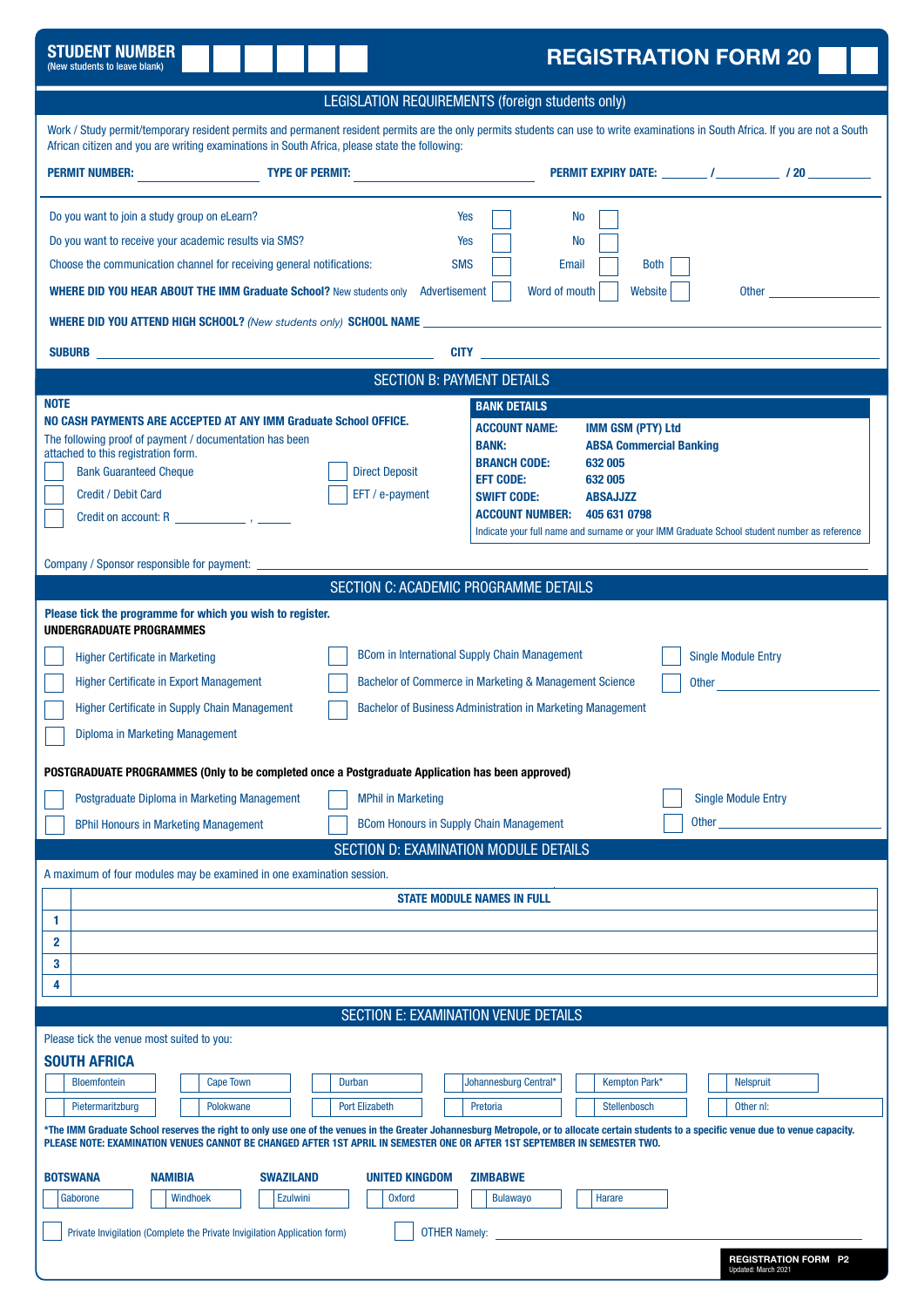### PART 2: STUDENT DECLARATION

#### **EXAMINATION DECLARATION**

This Examination Declaration contains critical pre-examination rules and regulations which students are required to read before signing this document:

- 1. Students must be seated 15 minutes prior to the start of the examination. The doors to the examination venue will close 10 minutes prior to the start of the exam. Late students will only be permitted to enter after the examination has commenced. No additional time will be given to late students. No student will be allowed to enter the examination venue should they arrive later than one hour after the commencement of the examination.
- 2. The following identity documents are regarded as acceptable forms of identification in order to gain access to an examination venue. A student must have at least one of these with them in order to be allowed into the exam venue:
	- a. An original ID Book/Card
	- b. Driver's License with photograph
	- c. ID Book Application with photo as issued by the Department of Home Affairs (not older than 6 months)
	- d. Temporary Driver's License with photo as issued by the Department of Transport (not older than 6 months)
	- e. Learners License Certificate with photo as issued by the Department of Transport (not older than 6 months)

STUDENTS WILL NOT BE PERMITTED TO WRITE WITHOUT A VALID FORM OF ID

- 3. An Exam Confirmation Letter stating the name of the venue where the student arrived is compulsory in order to gain access to an examination venue. Such an Exam Confirmation Letter must be in printed format and not on an iPad or Tablet or similar device as the printed copy is required for control purposes by the invigilator. Each student must print out their Exam Confirmation Letter prior to the commencement of the examination session.
- 4. Examination Venues can not be changed after the 1st of April for the first semester and after the 1st of September for the second semester each year. Students must confirm that they are registered for the correct venue.
- 5. It is the responsibility of the student to ensure that the correct module question paper has been handed to him/her at the start of the examination. Students are required to compare the module code stated on the Exam Confirmation Letter with the module code on the question paper (eg. MAR101).
- 6. Students may not leave the examination venue within the first hour (including going to the bathroom) or the last fifteen minutes of the examination. Students who leave the examination venue during the first hour will not be allowed to return to the examination venue.
- 7. Students must keep their stationery in transparent pencil cases/plastic bags on their desks at the Examination Venue.
- 8. No cellphones or smart watches are permitted on one's person or on the desk during the examination.
- 9. Approved calculators may only be used during an examination if specifically authorised.
- 10. Failure to observe the above rules will be considered as cheating. Students who are found cheating or who are suspected of cheating, during an examination, may be suspended from the IMM Graduate School pending the outcome of a disciplinary inquiry.
- 11. Students acknowledge and accept that the IMM Graduate School is indemnified against all liability, loss, personal injury or damage, from any cause arising, which students and/or their dependents may sustain or suffer as a result of the student being on IMM Graduate School's premises and/or writing any examination in any examination venue chosen by the IMM Graduate School. Students are therefore specifically advised not to bring any valuables to the examination venue.
- 12. The interpretation and implementation of the IMM Graduate School policies, rules and regulations is at the discretion of the IMM Graduate School.
- I, (first name) (Surname)

have read the above examination rules and regulations. I understand what is expected of me during my examinations and acknowledge that actions will be taken should I fail to abide by the above rules and regulations. I am aware that a copy of this document is available on the student portal as well as on the IMM Graduate School's website.

#### STUDENT SIGNATURE *(20)* and the studies of the studies of the studies of the studies of the studies of the studies of the studies of the studies of the studies of the studies of the studies of the studies of the studies o

#### GENERAL DECLARATION

- I have read the IMM Graduate School Prospectus and Yearbook.
- The IMM Graduate School (IMM) does not endorse third parties who offer tuition on IMM programmes. Should an IMM student enrol with any third party for tuition on IMM programmes, the IMM will be entitled to suspend the student's registration with the IMM.
- I understand and accept all policies and procedures pertaining to the IMM Graduate School, including the IMM Graduate School's examination policy, and agree to abide by the rules stated therein.
- I understand and accept that upon my acceptance to the IMM Graduate School, I immediately become liable to the IMM Graduate School for the full programme fees and therefore undertake to pay the full programme fees on or before the due dates.
- I understand and accept that should I withdraw from the programme at any time, I will give written notice of my intention and immediately pay all monies owning.
- I have read the Tutorial Fee Structure document where applicable.

IMPORTANT: I understand and accept that for each semester a separate Registration Form must be completed and that no faxed or emailed Registration Forms will be accepted by the IMM Graduate School.

STUDENT SIGNATURE DATE / / 20